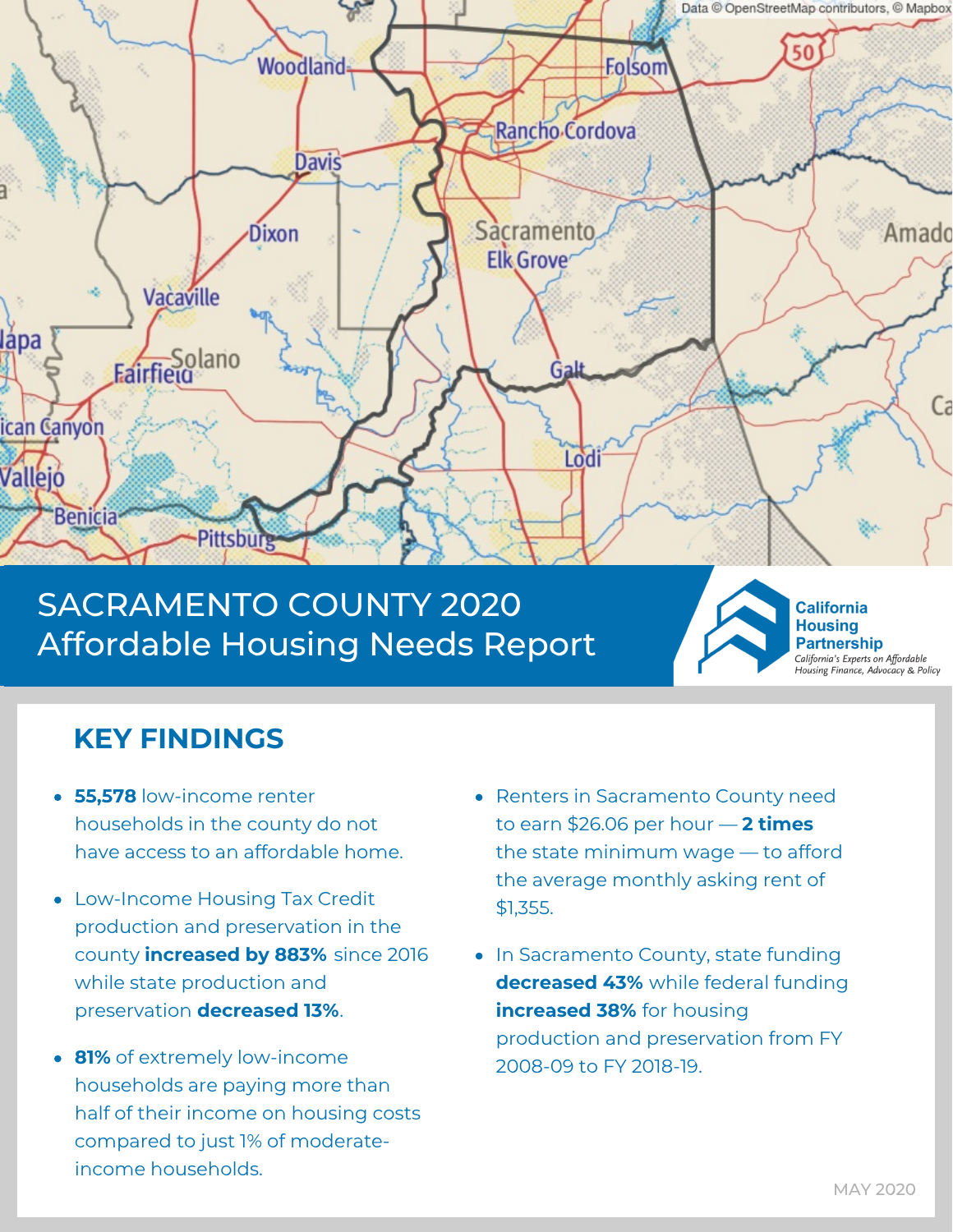### FUNDING FOR HOUSING

In Sacramento County, state funding **decreased 43%** while federal funding **increased 38%** for housing production and preservation from FY 2008-09 to FY 2018-19.



## AFFORDABLE HOMES SHORTFALL

**55,578** low-income renter households in Sacramento County do not have access to an affordable home.



## COST BURDENED HOUSEHOLDS

**81%** of ELI households in Sacramento County are paying more than half of their income on housing costs compared to just 1% of moderateincome households.

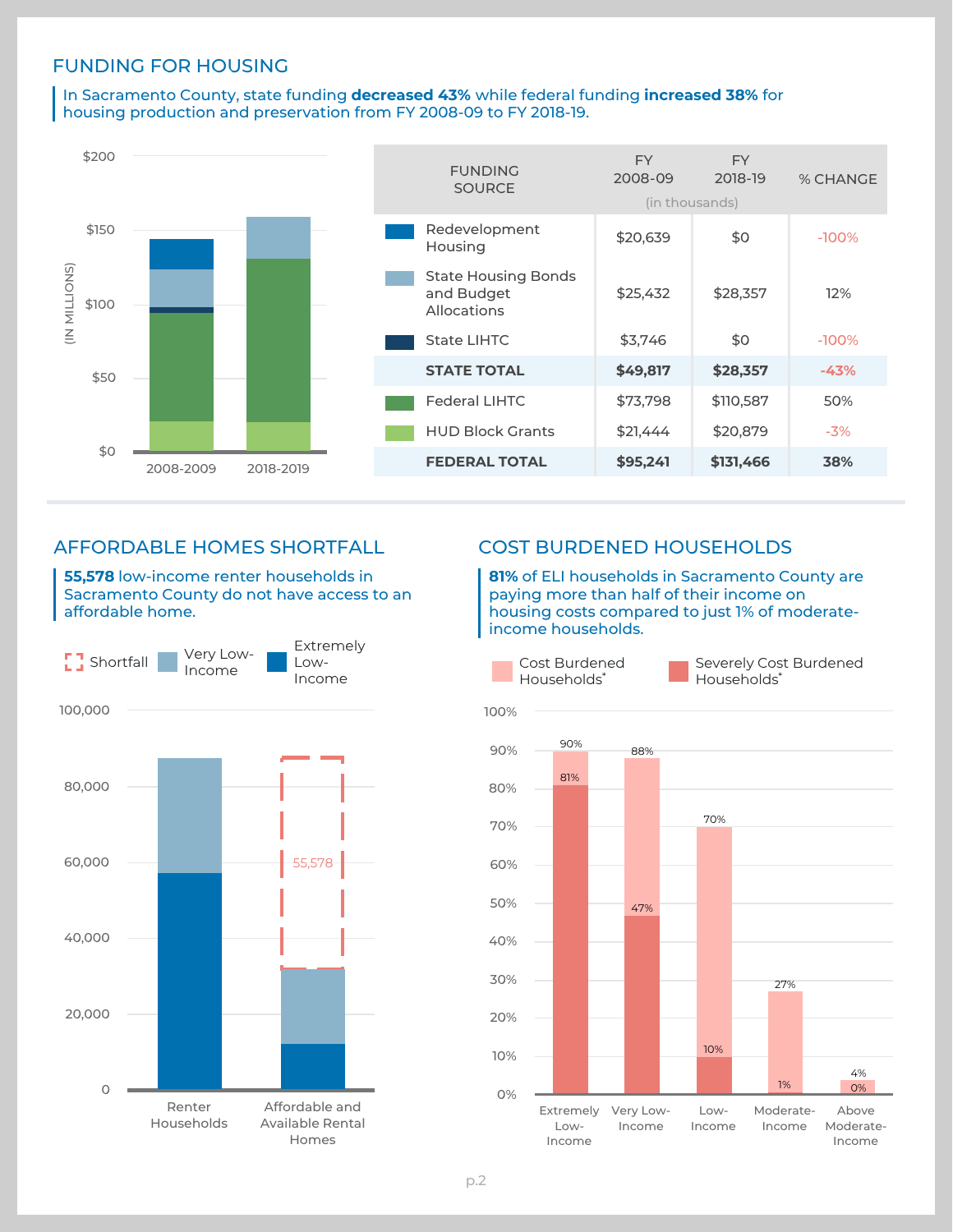## WHO CAN AFFORD TO RENT

#### Renters need to earn **2 times** minimum wage to afford the average two-bedroom asking rent in Sacramento County.



## COST OF LIVING

After paying the high cost of housing, very lowincome households in Sacramento County are **short \$14,073** annually for basic needs.



## LIHTC PRODUCTION AND **PRESERVATION**

Sacramento County's Low-Income Housing Tax Credit production and preservation **increased by 883%** from 2016-2019.

| <b>STATEWIDE</b>           |        |        |                    |  |
|----------------------------|--------|--------|--------------------|--|
| <b>TYPE</b>                | 2016   | 2019   | %<br><b>CHANGE</b> |  |
| <b>New</b><br>Construction | 8,539  | 7,813  | $-9%$              |  |
| Acquisition &<br>Rehab     | 15,032 | 12,686 | $-16%$             |  |
| ΑIΙ                        | 23,571 | 20.499 | -13%               |  |

| <b>SACRAMENTO</b>          |      |       |                    |  |
|----------------------------|------|-------|--------------------|--|
| <b>TYPE</b>                | 2016 | 2019  | %<br><b>CHANGE</b> |  |
| <b>New</b><br>Construction | Ω    | 431   | $-96$              |  |
| Acquisition &<br>Rehab     | 127  | 818   | 544%               |  |
| AII                        | 127  | 1.249 | 883%               |  |